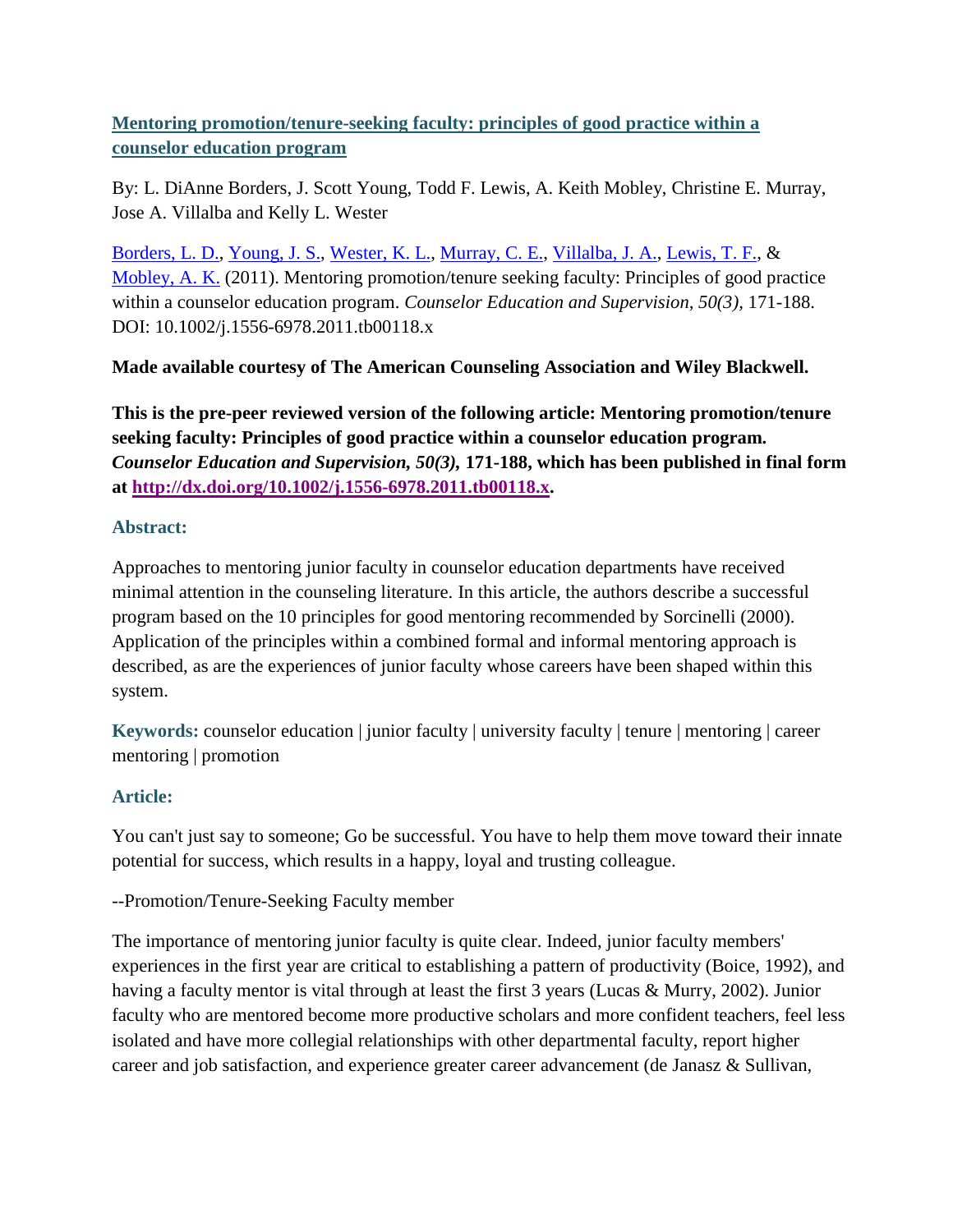2004; Lucas & Murry, 2002). Magnuson and colleagues (Magnuson, 2002; Magnuson, Black, & Lahman, 2006; Magnuson, Shaw, Tubin, & Norem, 2004) found similar results in a longitudinal study of a cohort of counselor education assistant professors in their first 3 years. They reported that more satisfied and more successful assistant professors described ongoing support of program faculty, consistent mentoring, and collegiality.

Nevertheless, there is some evidence that significant numbers of counselor education junior faculty, especially women (N. R. Hill, Leinbaugh, Bradley, & Hazier, 2005) and African Americans (Bradley & Holcomb-McCoy, 2004), lack mentoring for at least some aspects of their work. In addition, both descriptions of mentoring assistance (e.g., Briggs & Pehrsson, 2008) and recommendations for enhancing mentoring practices (e.g., N. R. Hill, 2004) are quite general (e.g., provide resources to conduct research, assist with career decisions, make tenure guidelines clear). As a result, Briggs and Pehrsson (2008) called for senior mentors to provide more specific descriptions of their activities. They suggested that a more in-depth understanding of the mentoring process could help mentors and mentees create healthier and more productive relationships.

In response, we describe concrete examples of successful mentoring strategies used in one Council for Accreditation of Counseling and Related Educational Programs (CACREP) accredited counselor education department. First, to provide a context for the descriptions, we summarize key conclusions from the literature on academic mentoring and introduce the evidence-based principles of good practice for supporting junior faculty (Sorcinelli, 2000). Then we provide concrete examples of mentoring activities under each principle, including perspectives of both senior and junior faculty members.

## Mentoring Domains and Functions

There is consensus regarding domains of mentoring and the relevant functions needed across academic disciplines (e.g., Johnson, 2002: Mullen & Hutinger, 2008) as well as for academic women (e.g., Rheineck & Roland, 2008) and faculty of color (e.g., Evans & Cokley, 2008). Most writers refer to Kram's (i 985) delineation of two primary domains: career and psychosocial. Career mentoring involves instrumental functions that support career advancement, including coaching (e.g., offering tips on effective teaching; navigating the promotion and tenure process; allocating time to teaching, research, and service), protection (e.g., helping the mentee prioritize opportunities and giving permission to say no), sponsorship and visibility (e.g., helping with networking and recommending the mentee for professional service or leadership positions, inviting the mentee to copresent at a professional conference), and challenging work assignments (e.g., observing and providing feedback on the mentee's teaching, encouraging the mentee to take additional research and statistics courses).

Psychosocial mentoring refers to helping junior faculty members with the cultural, environmental,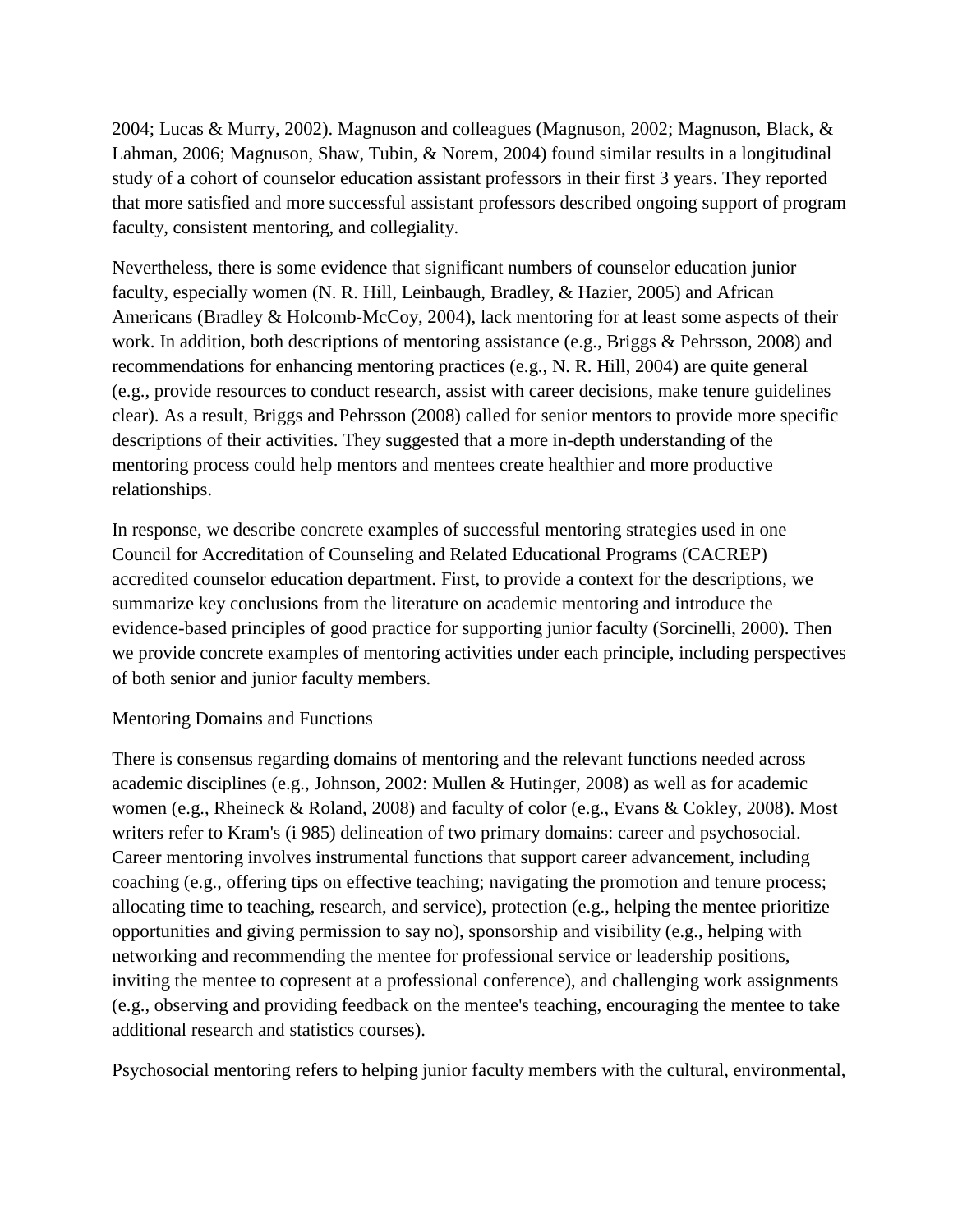and personal adjustments relevant to their new positions and involves role modeling (e.g., being a positive model of personal and professional life balance, suggesting appropriate ways to interact with various members of the academy), acceptance and confirmation (e.g., providing support, being nonjudgmental, viewing missteps as part of the learning and adjustment process), counseling (e.g., being a confidential sounding board regarding the mentee's anxieties and worries), and friendship (e.g., interacting in informal or social situations such as lunches, celebrating life events such as the birth of a child). Effective mentors blend these functions in ways that enhance the personal and professional development of the mentee (Johnson, 2002; Kram, 1985). In this article, examples of both career and psychosocial mentoring activities are described.

Although there seems to be considerable consensus on the importance of mentoring for junior faculty members, the outcomes of effective mentoring, functions of mentoring, and the specific needs of junior faculty members, there is continued debate about the preferred approach to mentoring, for example, formal versus informal mentoring or one versus multiple mentors. Some argue for a more formalized, structured approach (e.g., Boice, 1992; Mullen & Hutinger, 2008) in which a new faculty member is assigned to a more senior faculty member. The mentoring program often involves training for the mentor and/or mentee, instructions regarding topics to be covered, and requirements for number and frequency of meetings. Some believe that more structured and systematic mentoring programs are preferable for women and minority faculty members and are likely to involve a greater number of junior faculty members than less structured approaches do (Lucas & Murry, 2002).

Faculty members, however, tend to prefer more informal, spontaneous approaches to mentoring (Mullen & Hutinger, 2008), and these pairings are seen by some as more effective, meaningful, comfortable, relational, and enduring (Johnson, 2002). When individuals choose each other, they form a more successful relationship and can create an individualized approach tailored to the needs of the junior faculty member (de Janasz & Sullivan, 2004; Goodyear, 2006). Informal pairings are achieved through the actions of both senior and junior faculty members. Prospective mentors offer their support to prospective mentees, and junior faculty approach senior faculty who appear to be good matches for their needs, personality, and interests. There are, however, potential downsides to this approach. The promised help may not materialize (Lucas & Murry, 2002; Mullen & Hutinger, 2008) and/or the mentee may find that the mentor is really more interested in how the relationship can further the mentor's career rather than that of the mentee (Johnson, 2002).

Others have suggested that a combination of formal and informal mentoring approaches may be the preferred option, allowing for flexibility that takes into account the individual needs of junior faculty members (Mullen & Forbes, 2000; Olmstead, 1993). In addition, there are numerous suggestions that the traditional dyadic model (one mentor matched with one protege) of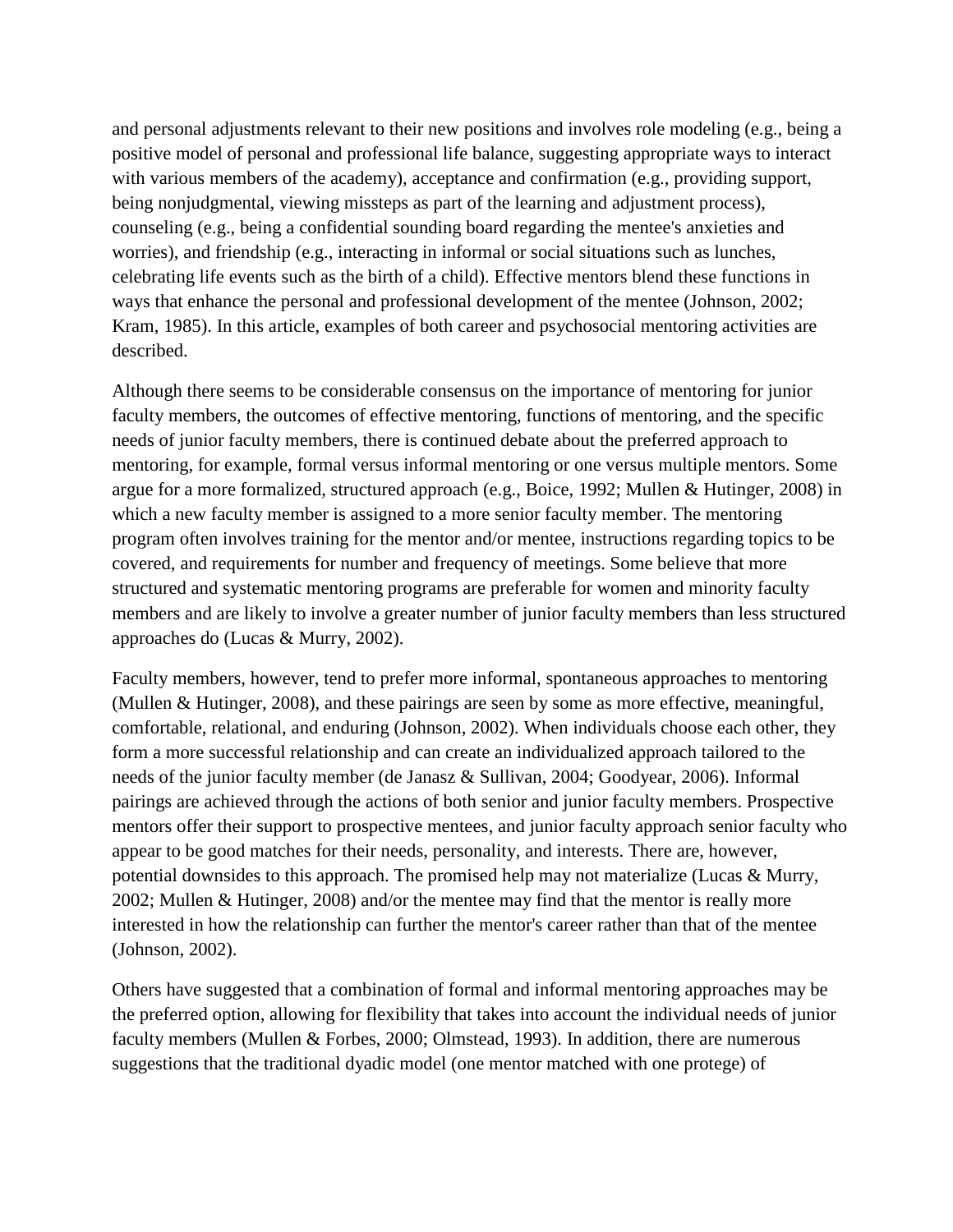mentoring is not realistic in many work settings, including the academic setting (de Janasz & Sullivan, 2004; Magnuson, 2002). Instead, junior faculty members need multiple mentors for various aspects of Kram's (1985) career and psychosocial mentoring domains (Higgins, 2000; Johnson, 2002). This may be particularly true for female (Brown, Daly, & Leong, 2009; Chandler & Kram, 2007; Essic, 1999) and African American faculty members (Bradley & Holcomb-McCoy, 2004; Evans & Cokley, 2008). Junior faculty may benefit from working not only with a primary longterm mentor but also with secondary and tertiary mentors (Johnson, 2002), who provide less intense support over shorter periods of time for specific functions (e.g., guidance in learning a new statistical procedure, modeling life-career balance as a female faculty member, providing networking for the only ethnic minority faculty member in a department). Such a developmental network (de Janasz & Sullivan, 2004; Higgins & Kram, 2001; Kram & Higgins, 2008) can evolve over time as faculty needs and goals change.

Although most faculty apparently rely on more than one mentor (de Janasz & Sullivan, 2004; S. E. K. Hill, Bahniuk, & Dobos, 1989), descriptions of multiple mentor approaches in academe are scarce. In this article, a multiple mentoring approach that involves both formal mechanisms and informal agreements is described.

#### Principles of Good Practice

In the late 1990s, the American Association for Higher Education sponsored the "New Pathways: Faculty Careers and Employment for the 21st Century" project, which highlighted changes in the American professoriate and increasing expectations of new faculty. As part of this project, Rice, Sorcinelli, and Austin (2000) interviewed over 350 junior faculty members and graduate students who aspired to be faculty members from across the United States in a wide range of disciplines. They identified three core and consistent concerns: lack of a comprehensible tenure system; lack of community; and lack of a balanced, integrated life. In addition, they noted that female respondents and faculty members of color had difficulty finding mentors, felt lonely and isolated, and experienced subtle and overt discrimination.

On the basis of the three core concerns reported by junior and aspiring faculty members (Rice et al., 2000), Sorcinelli (2000) identified 10 principles of good practice in supporting junior faculty and provided brief examples from various universities illustrating each. Principles 1 through 4 involve suggestions for improving the review and tenure process, Principles 5 through 7 offer ideas for encouraging positive relations with colleagues and students, and Principles 8 through 10 provide suggestions for easing the stresses of time and balance. It is of importance that Sorcinelli noted the "essential role played by the department" (p. 27) in enacting these principles. The principles seemed to reflect an updated view of Kram's (1985) career and psychosocial mentoring functions and were quite relevant to the junior faculty in the department, who began their careers during the time Rice et al. (2000) conducted their study. Thus, the 10 principles were used as the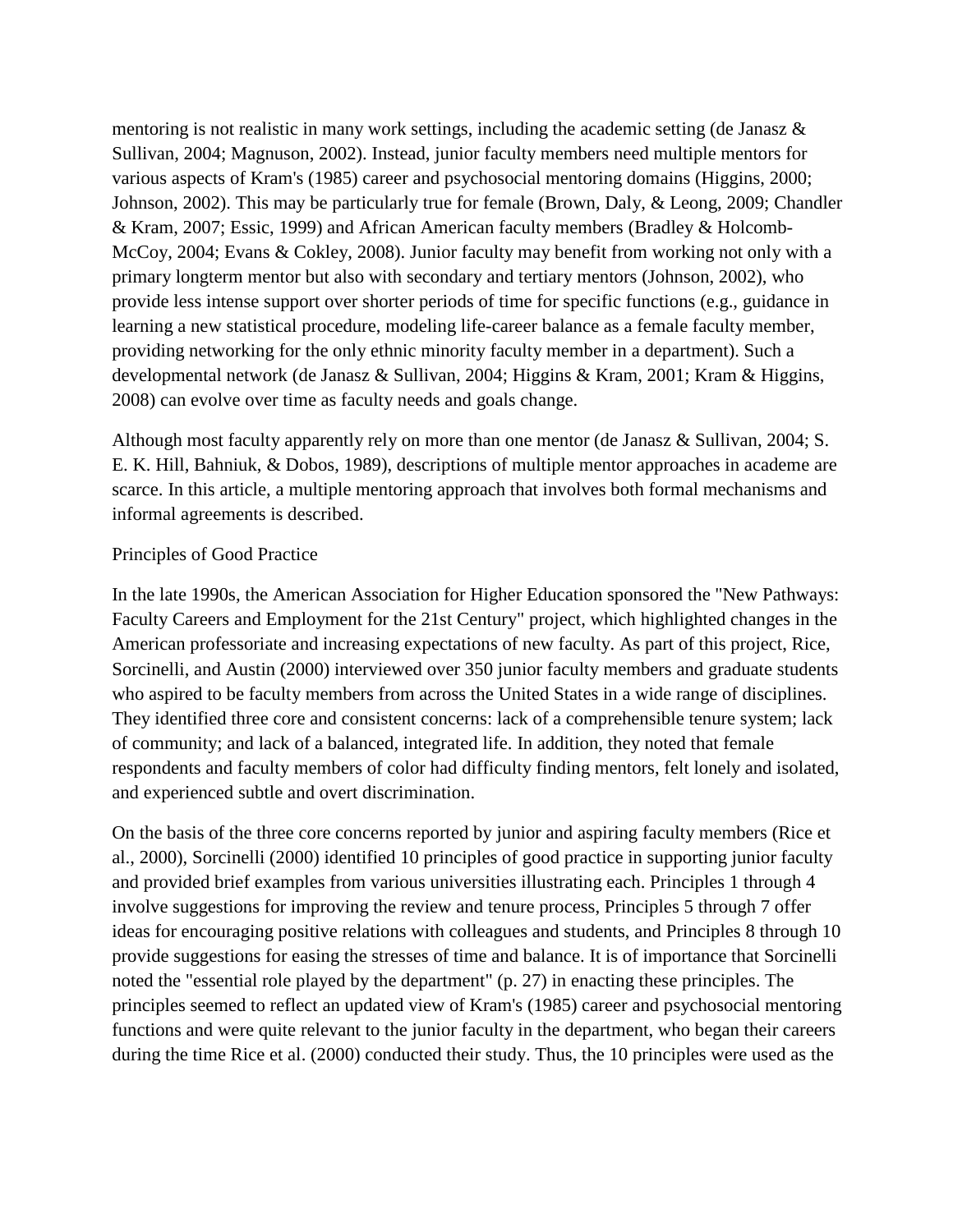organizational framework for describing the mentoring approach.

## Procedure

The two lead authors, the previous and current department chairs at their university, proposed the idea and procedures for this article to the five promotion/tenure-seeking faculty members (PTSFs) employed in the department at that time. [The acronym PTSF was chosen because the junior faculty members included both tenure-track and clinical faculty members. At the time the article was being written, four of the PTSFs had recently been promoted to the associate level and one was an assistant professor.] All five PTSFs, the third through seventh authors, expressed interest in participating. The final order of authorship was determined by the extent of participation (e.g., providing examples, identifying and reviewing relevant literature, editing the manuscript).

First, the two lead authors independently reviewed the 10 principles of good practice (Sorcinelli, 2000) and listed relevant examples of the department's mentoring activities for each. After reading Sorcinelli's work, the PTSFs were asked to review the chairs' lists and then independently provide written feedback, including whether they agreed a principle was a departmental practice, examples of the activity from their own experiences, and observations about what worked well and what needed improvement. Responses indicated some variation in activities the PTSFs said they had experienced and how helpful they were. Three reported a negative experience related to at least one mentoring strategy, and all offered suggestions for enhancing mentoring activities.

On the basis of collective feedback and follow-up discussions, we selected the most salient mentoring activities under each principle for inclusion in this article. These are described, along with the PTSFs' observations and quotes from their written feedback (included with their permission).

# Principle 1. Good Practice Communicates Expectations for Performance

Junior faculty members in Rice et al.'s (2000) study described expectations for promotion and tenure as "vague, unclear, shifting, and conflicting" (p. 9). Thus, first and foremost, Sorcinelli (2000) emphasized that good practice necessitates performance expectations that are explicit, stated openly, and reviewed often. To that end, within the department, expectations for promotion and promotion and tenure, including number and quality of publications, teaching requirements, and service commitments, are presented in several formats and at various times. In other words, numerous efforts are made to demystify what is needed to be successful.

Expectations for promotion and tenure (P&T) are first discussed during the on-campus interview between the faculty candidate and the department chair. Upon the arrival of each new faculty member, the chair provides them with a copy of the Handbook for New Faculty Members, which outlines various departmental policies, including departmental and School of Education P&T policies and procedures. These policies describe what materials are to be presented at each stage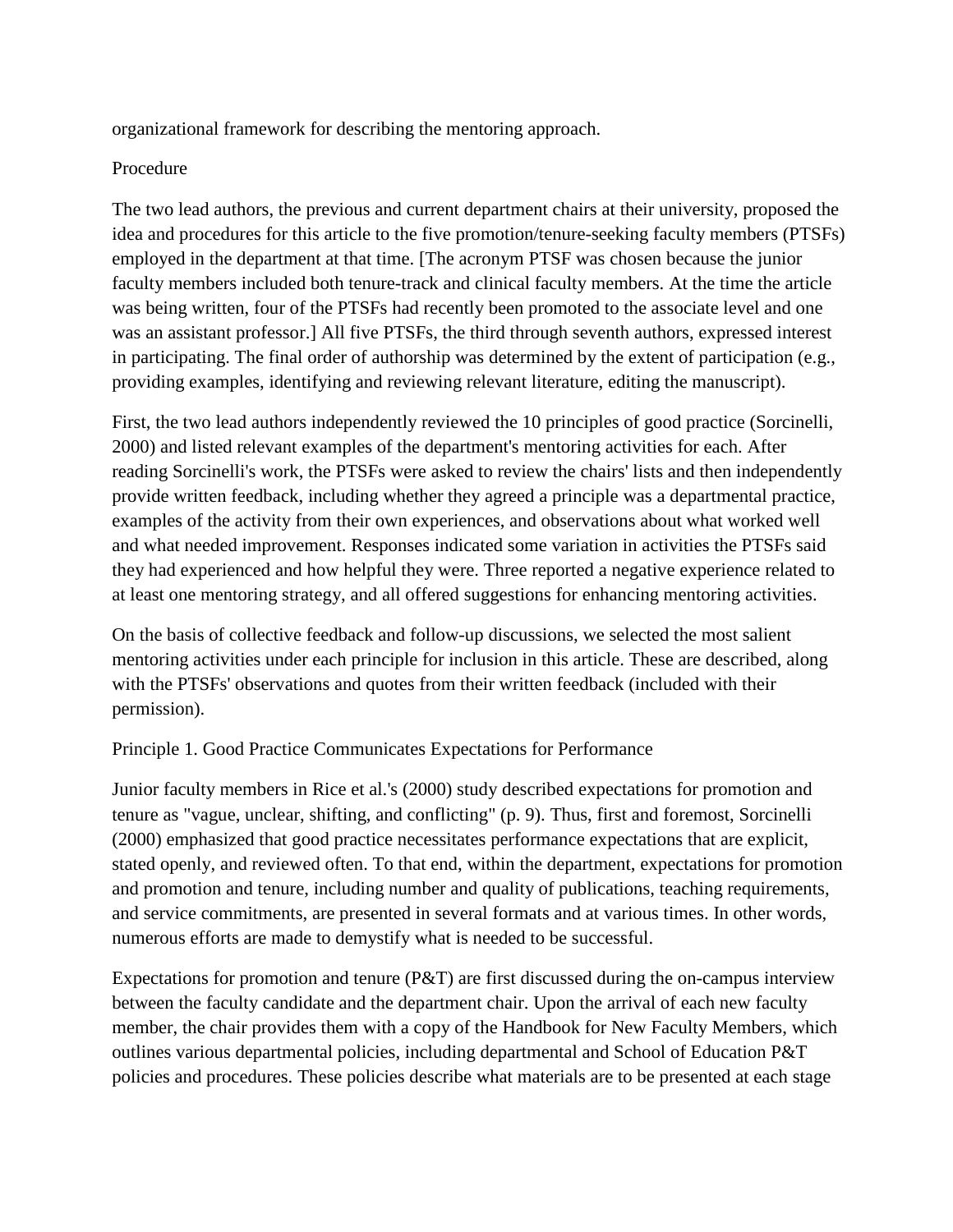of the review process, evaluation criteria, and a timeline outlining tasks to complete at each step along the P&T process. During the first fall semester of employment, each PTSF has a series of meetings with the chair to review and discuss these written policies. PTSFs noted that these meetings were helpful in getting oriented to the department and helped establish an "open door" environment that encouraged them to ask questions. Each fall, PTSFs present written goals for the year to the chair and receive feedback about setting priorities relevant to P&T expectations. One PTSF noted that the goals meetings were helpful "in understanding where to put my energy and what was expected of me by the time I went up for reappointment or promotion and tenure." Another stated that "the suggestions to strengthen certain areas were always helpful."

PTSFs typically have a target number of publications in mind for P&T. Although scholarly expectations cannot be quantified in absolute numbers, the department specifies that PTSFs provide a minimum target number of 10 to 12 publications, half of which are to be empirical studies (qualitative and/or quantitative), with a substantive percentage as first author. Having such a tangible number seems to be helpful, although scholarly impact is repeatedly emphasized. Impact is defined as furthering the science of the counselor education field (e.g., improved clinical practice, more effective teaching and supervision approaches, more sound measures of relevant constructs).

The Handbook for New Faculty Members also includes more specific expectations and recommendations related to departmental culture, such as norms and tips for teaching, service, and research. For example, PTSFs are cautioned to take on no more than two doctoral committee memberships per year, encouraged to publish in American Counseling Association (ACA) journals, and given the department's view of which publications carry more weight in the promotion and tenure decision-making process (e.g., national refereed journal articles vs. invited book chapters). Expectations related to departmental, school, and university culture also are included (e.g., which meetings to attend and why). One PTSF stated that the handbook "was very useful overall and something that I referenced several times throughout the first year and beyond."

It is of importance that a developmental perspective is emphasized in the handbook as well as in conversations with the chair and other senior faculty members. Suggestions are provided regarding how to use one's time and energy the first year (e.g., focus on teaching, departmental committees vs. university committees, and internal vs. external grants) and how this likely will evolve over time. PTSFs are strongly encouraged to ask questions of the chair and other faculty for clarification "early and often." One PTSF noted, "We were encouraged to stop in anytime with questions." The goal is to be very clear without overwhelming the new faculty member, giving an overview up front before employment and then providing more detailed information as needed to complete various steps in the process.

Principle 2. Good Practice Gives Feedback on Performance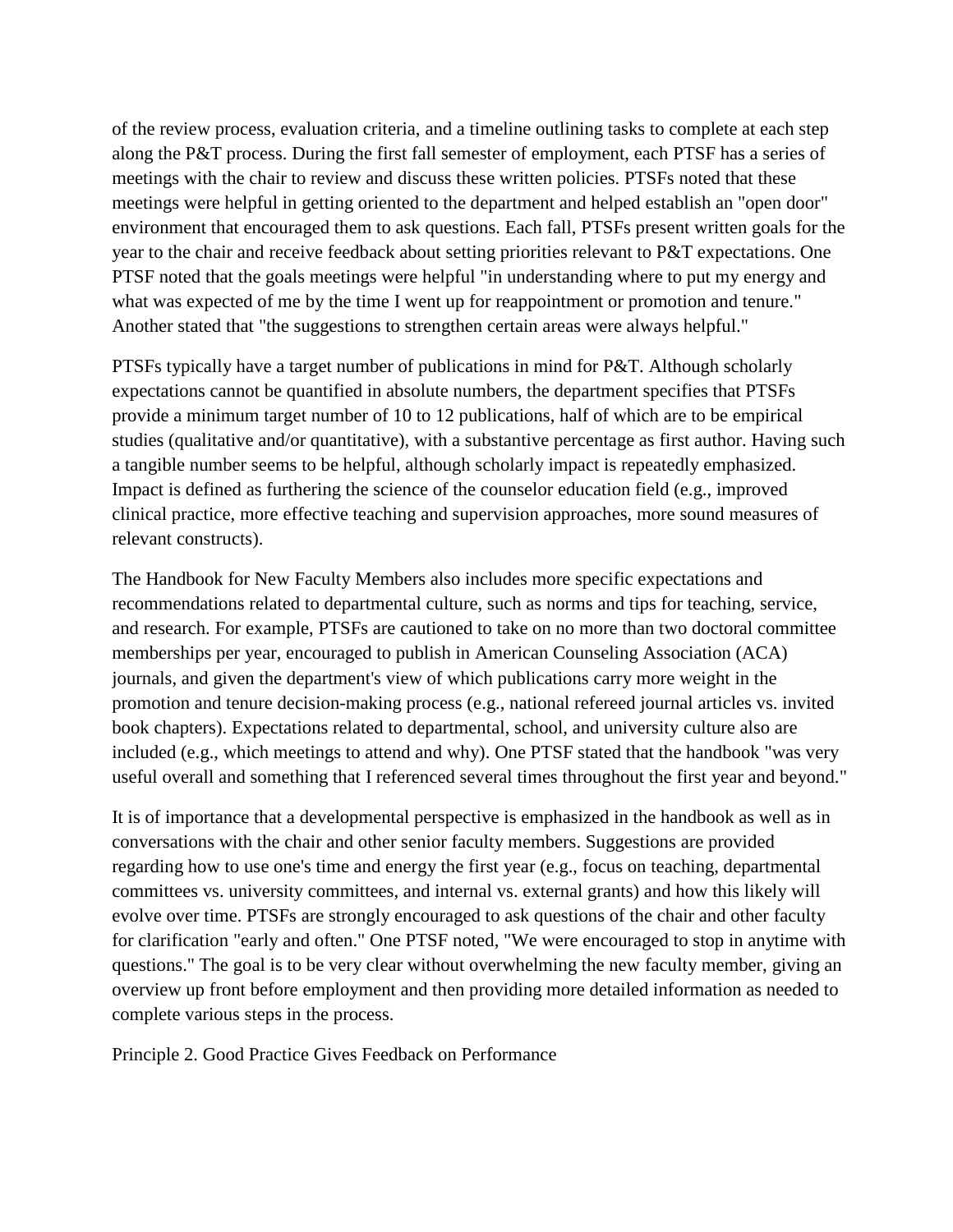Junior faculty members in Rice et al.'s (2000) study described feedback as "insufficient, unfocused, and unclear" (p. 10). In contrast, good practice involves "clear, honest and constructive feedback" (Sorcinelli, 2000, p. 29), both verbal and written, that is more developmental than evaluative. As suggested by Sorcinelli (2000), a variety of approaches are used to give PTSFs ongoing feedback relevant to expectations for teaching, scholarship, and service and to encourage self-reflection.

For teaching, one peer review of a class session is required each year. PTSFs are encouraged, in consultation with the chair, to choose an observer with experience or expertise related to their goals (e.g., improve facilitation of classroom discussion), to have a variety of observers over time, and, as appropriate, have the same observer for the same course at different times. After having the identical observer in year 1 and year 3, one PTSF stated that the observer "was able to comment on developmental changes he observed, which helped me to reflect further upon that growth myself."

In a preobservation meeting, the PTSF's syllabus is reviewed, goals for the upcoming class are described, and goals for the observation are stated. Following the observation, the observer meets with the PTSF to share observations and get clarifications as needed. A written formal evaluation, which becomes part of the P&T materials, includes both observations and suggestions for improvement. It is expected that the emphasis will be on helping the PTSF develop his or her own style of teaching.

All departmental faculty members complete a comprehensive annual report of teaching (including student evaluations), scholarship, and service each year. In addition, PTSFs construct a portfolio for peer review during their first 2 years. The portfolios include self-assessments of their teaching, research, and service relevant to their goals for the year, as well as plans for building on their accomplishments the following year. Copies of that year's peer teaching evaluation, published articles, manuscripts under review, grant proposals, and other relevant materials are included. These portfolios are reviewed by all other faculty members in the department, who then provide written, anonymous feedback. The chair compiles the narrative feedback into one evaluation statement, summarizing feedback and specific suggestions.

One PTSF noted that the narrative feedback during the first 2 years was helpful in "understanding the perspectives of multiple faculty" who would be voting on reappointment and P&T and made expectations clear. Another stated,

This was very important for me coming in with all tenured faculty.

The narrative feedback allowed me to reflect on my performance, and

at the same time saved me some anxiety because I wasn't ranked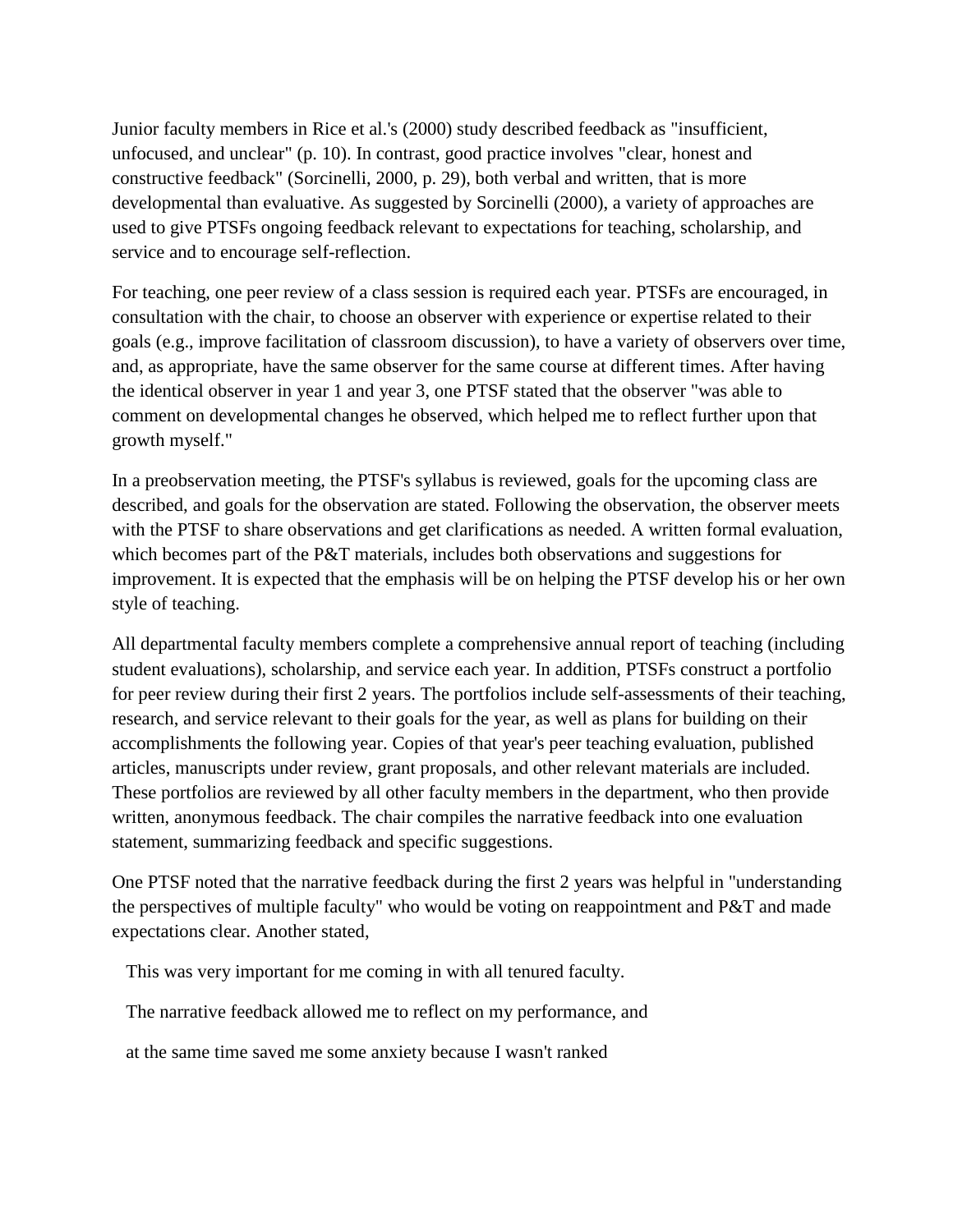against the senior faculty. Had that happened, I would probably

have been a bit discouraged to say the least.

Several PTSFs found the feedback helpful in constructing a meaningful and realistic research focus, such as whittling back on "my 13 research agendas." Another PTSF found the narrative feedback to be less helpful because of different expectations voiced by various faculty members, some of which seemed inconsistent with agreement regarding goals and expectations with the chair. In this case, the chair was made aware of the conflicting perspectives early on and was able to meet with senior faculty to clarify certain misunderstandings and reach a consensus on expectations for the new faculty member. Sorcinelli's (2000) suggestions include "ongoing discussions in the department of the tenure process and the values that inform it" (p. 30), as well as clear statements of P&T criteria and expectations. Some of the previously described activities (e.g., specific expectations stated in the department's P&T document, annual evaluations) address Sorcinelli's suggestions. The narrative feedback provided by all faculty members in the first 2 years for the PTSFs' portfolios were cited by one PTSF as particularly collegial; the PTSF added,

 I felt like faculty really provided some good perspectives and direction, really telling me what I was doing well and suggesting some next steps, which got pulled into my goals meeting the next year. The feedback for those 2 years led right into creating my reappointment materials during the 3rd year. It was a lengthy and purposeful process.

There are also ongoing discussions in departmental meetings regarding the department's identity, mission, and goals and how these inform expectations of faculty members.

As Sorcinelli (2000) suggested, the School of Education typically hosts a meeting for all nontenured faculty members to discuss P&T guidelines and procedures and answer questions. These meetings are facilitated by school P&T committee members and previous department chairs. The PTSFs reported that these meetings were somewhat helpful but, due to different expectations across departments, meetings within the department were more informative.

Junior faculty members in Rice et al.'s (2000) study expressed frustration and fear regarding turnover of department chairs and tenure committee members. The school-level meetings described previously are one way these concerns are addressed. In addition, the chair's annual evaluation provides insurance for the PTSF if there is turnover in personnel. As one PTSF noted, "'There was something in writing suggesting what I should be doing and backing up my decisions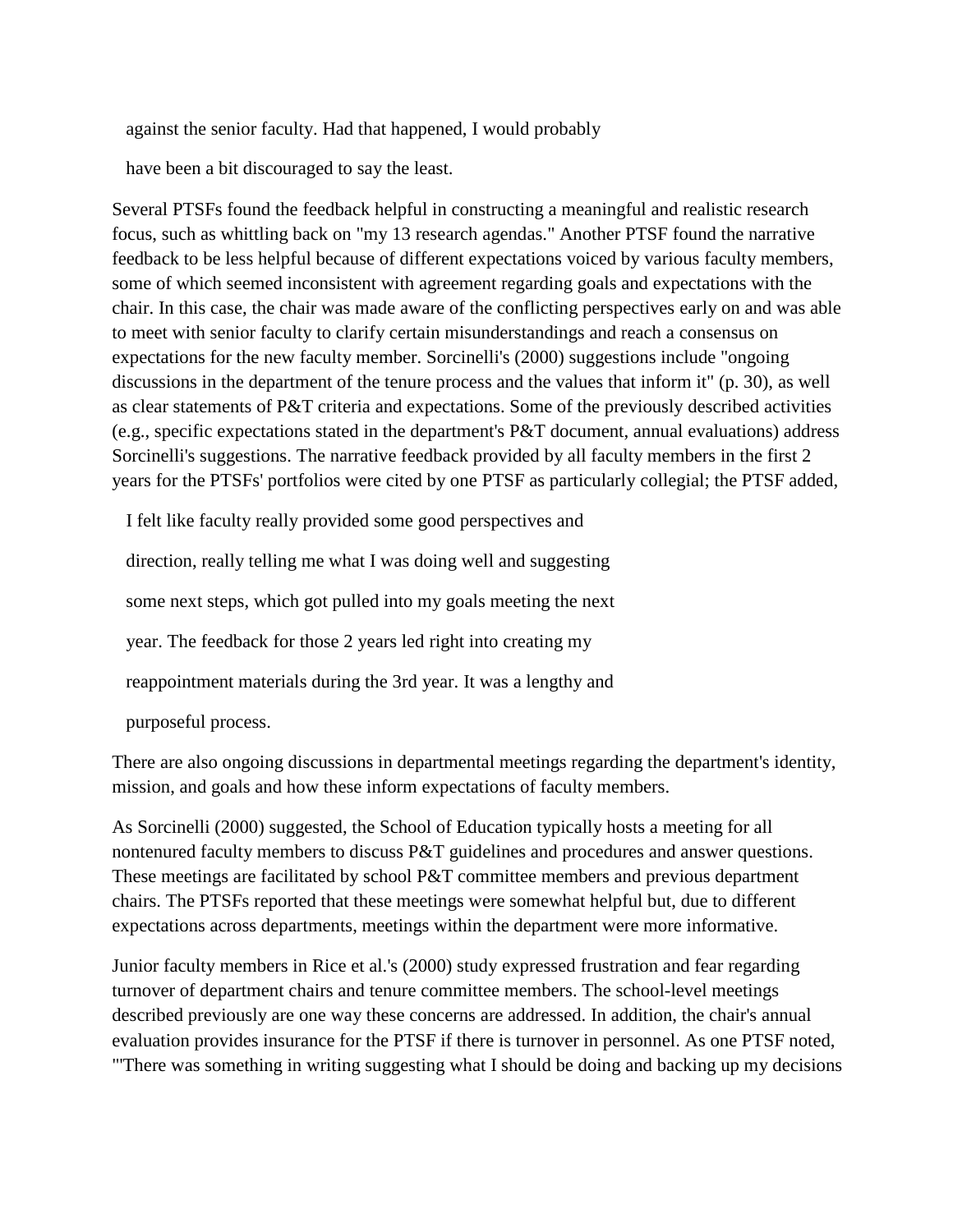and behaviors."

Principle 4. Good Practice Creates Flexible Timelines for Tenure

A number of circumstances may affect progress along the tenure timeline. Faculty of color may find it takes more time to build professional networks, and female faculty members may need to have accommodations made for family responsibilities (Rice et al., 2000). Sorcinelli (2000) encouraged flexibility and attention to these particular needs.

The university's family leave policy allows for flexible timelines due to a variety of family events (e.g., birth of a child, extended illness of a loved one). Following the birth of a child, faculty parents (mother or father) have 8 weeks of paid leave and they may request an extension of 1 year on their tenure clock. The application of the family leave policy, however, happens at the department level. With a cadre of young PTSFs over the last few years, the department has had ample opportunity to be creative. One female PTSF had a teaching reduction to one course during the spring semester when her baby was due. She met her class twice weekly so that the course was completed by midsemester. Another female PTSF, who also had the reduction to one course, took her leave in the middle of the semester. A doctoral student cotaught the course with her and covered the classes she missed while on leave. Male faculty members have not asked for the official 8 weeks' leave, but have negotiated ("much appreciated") unofficial time off following the births of their children, coming to campus only for teaching and a few office hours per week and spending the rest of their time at home with their families. In these ways, departmental faculty members and the chair have sought to demonstrate their intent to be "family friendly" and supportive (see also Principle 10).

For a Latino faculty member, the chair connected him with a research center and faculty on campus with similar interests. He reported these introductions "actually proved much more beneficial than, say, getting to meet a professor in the Spanish department who happened to be Latino." These connections helped him start to build a network that has led to significant external funding and interdisciplinary publications.

## Principle 5. Good Practice Encourages Mentoring by Senior Faculty

Junior faculty members in Rice et al.'s (2000) study reported a desire for more effective and enriching connections with senior faculty. In line with Sorcinelli's (2000) suggestions for good practice, the department has invested much energy into mentoring PTSFs, both recently and historically. Mentoring PTSFs is a highly valued activity and is seen as an important professional responsibility within the departmental culture. This attitude reflects deliberate mentoring practices established some years ago by former faculty members, who modeled many of the activities and beliefs practiced today. One PTSF wrote,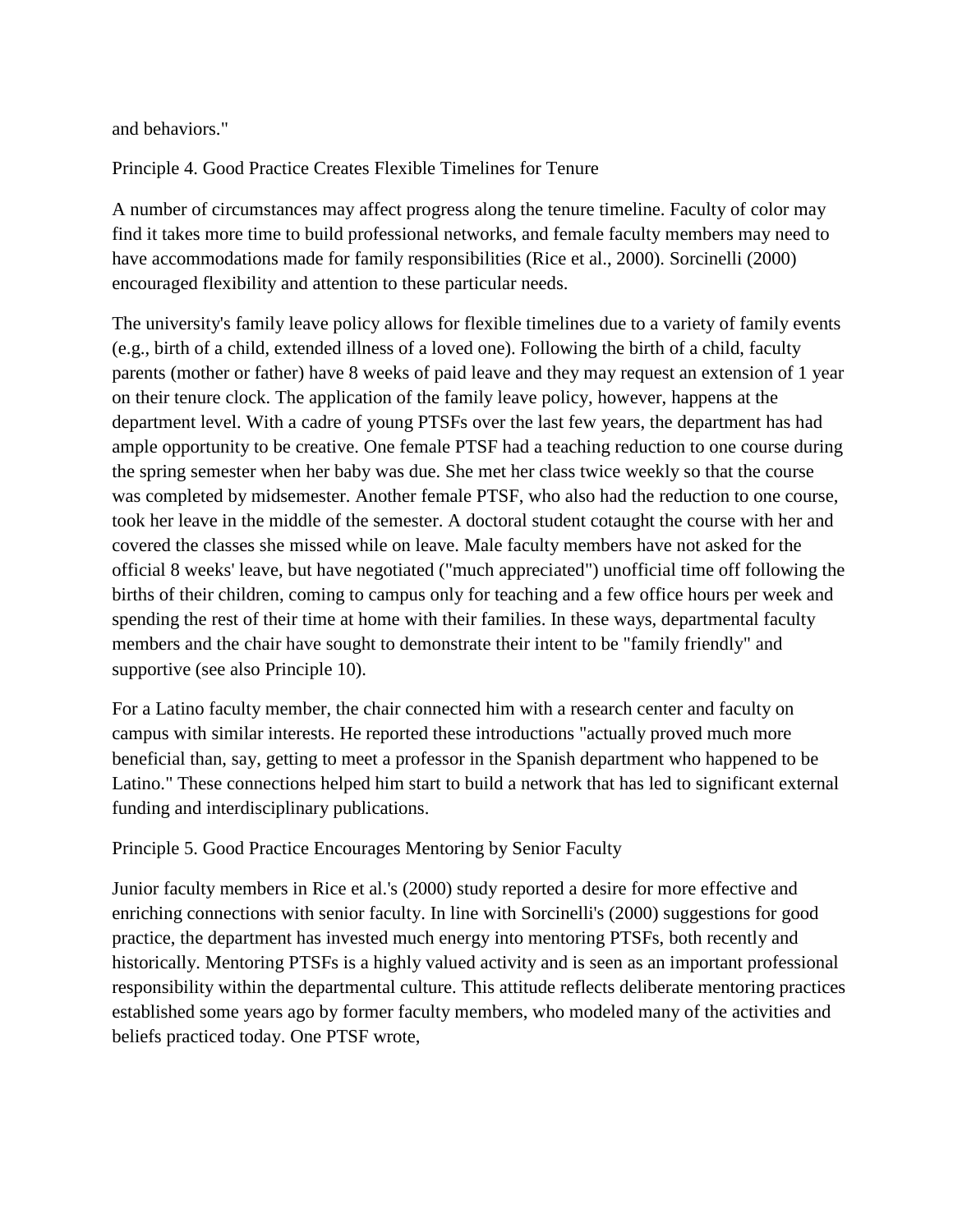Mentoring from senior faculty seems to be a mind-set as well as a goal. It is the culture of the Department to usher (new) faculty into the role of counselor educator. How has this been indoctrinated? I don't know if it's in the senior faculty rule book or an area of evaluation, but I can tell that at minimum

discussions on this topic occur.

Beyond the formal policies and procedures described previously, the approach has followed a more informal, "spontaneous," multiple-mentor approach rather than a formal, structured approach with an assigned mentor. This approach encourages meaningful connections and has seemed to work well for several reasons. First, senior faculty members truly enjoy mentoring PTSFs, so all are available and often initiate contacts that they believe would be mutually beneficial. Second, each senior faculty member has different strengths and thus is a more natural mentor for some areas of the PTSF's development than others. Third, each PTSF arrives with different strengths and areas for growth, and therefore needs a somewhat individualized approach. Fourth, faculty offices are, for the most part, across from each other along the same hall, making informal, almost immediate consultations easy (e.g., "I just had this experience with a student and I'm not sure how to handle it"). Such spatial proximity greatly facilitates the development of mentoring relationships (Chandler & Kram, 2007; Higgins & Kram, 2001). Finally, personalities vary, and needs and goals necessarily change across time, which are more easily accommodated by a more fluid approach. Thus, in consultation with the chair, PTFSFs identify senior colleagues who may be helpful to them in a variety of ways: observing teaching, designing a study, writing an internal grant, editing or reviewing a manuscript, choosing a publication outlet for a written project, dealing with conflicting feedback from journal reviewers, or seeking a particular service opportunity. At the same time, senior faculty also initiate contacts and offer to help, collaborate, and be supportive.

Perhaps the most common mentoring suggestion involves inviting a new faculty member to coauthor a manuscript or study. This happens in the department on a regular basis, although varied by faculty member. Coauthoring can be quite instructive in terms of how to structure a particular type of manuscript and can provide an opportunity to receive feedback on writing style. Offers to edit a PTSF's work may be just as helpful. One PTSF reported, "I have learned a lot by reading through the detailed feedback on my manuscripts."

Ideally, and usually over some time, projects of complementary and/ or mutual interest develop, drawing on the expertise of both faculty members. For example, a PTSF contributed her expertise in family interventions to a case study being written by a senior faculty member. Senior faculty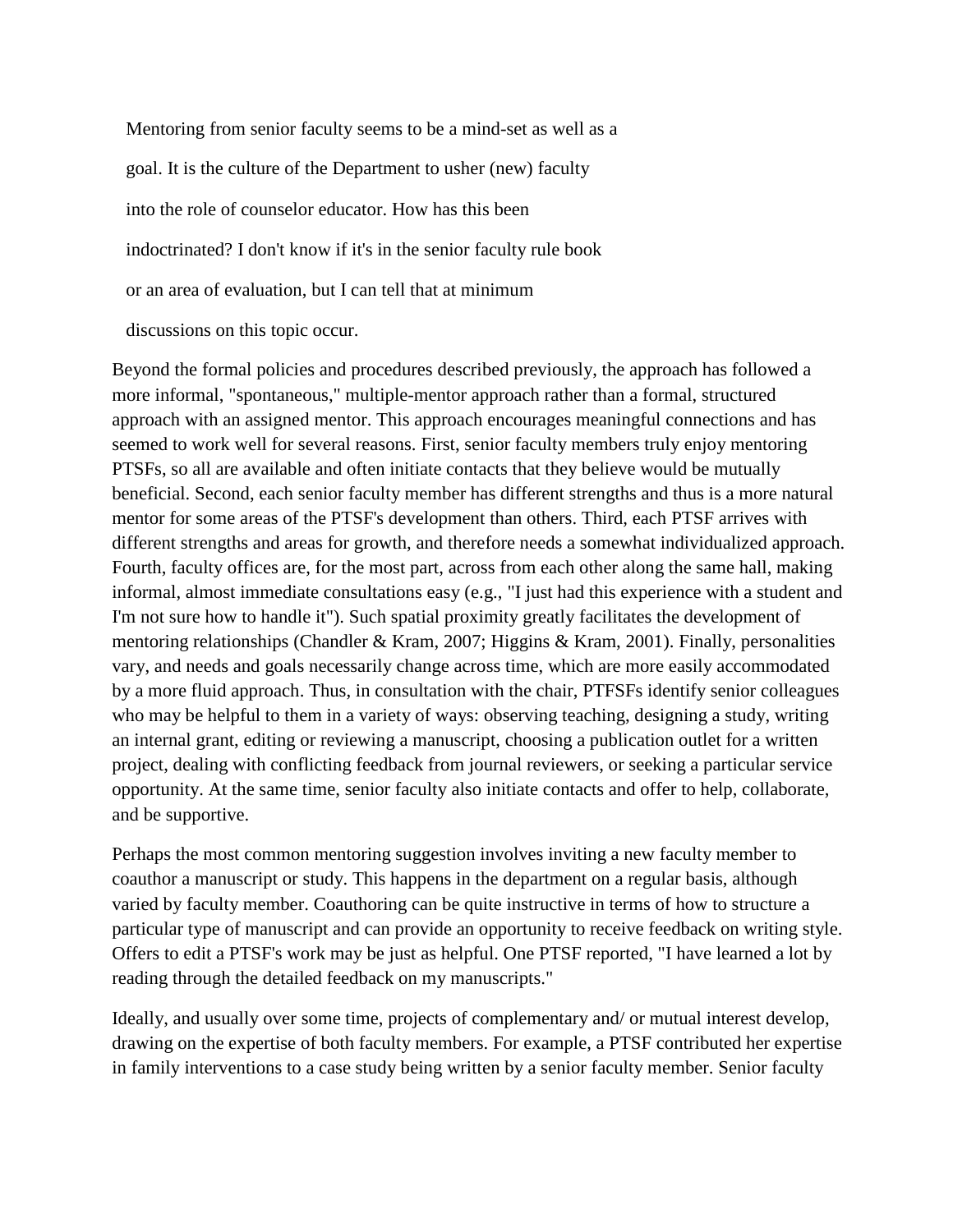and PTSFs involved in a new advanced practicum course collaboratively designed a study of its effectiveness. Another PTSF-senior faculty pair combined their two interests in a study of the wellness of new faculty members.

Senior faculty members are involved in other indirect mentoring activities in line with Sorcinelli's (2000) suggestions for collaborating. Most departmental committees (e.g., search committees, program revision committees) include both PTSF and senior faculty members so that the perspectives, experiences, and input of PTSFs are heard. Departmental meetings also provide opportunities for indirect mentoring. For example, the department holds a student review and retention meeting at the end of each semester. One PTSF wrote that "for me, participating on student retention committees with senior faculty has assisted me in articulating issues with students, understanding the gatekeeping nature of our role, and interpreting policies related to ethical codes, due process guidelines, and University procedures." The size of the faculty (11 members) and the informality of departmental meetings also encourage participation by PTSFs.

One PTSF provided this final comment about departmental practices under this principle: "The mentoring by faculty was not about molding me to fit one model, but instead allowing me to be who I was while also meeting the expectations."

Principle 6. Good Practice Extends Mentoring and Feedback to Graduate Students Who Aspire to Be Faculty Members

Sorcinelli (2000) suggested that graduate students need many of the same supportive activities offered to junior faculty as good practice. Thus, most of her suggestions under this principle were specific to working with graduate students. Of more relevance to this article are the ways PTSFs are involved in mentoring students.

PTSFs are almost immediately involved with doctoral students preparing to be counselor educators, although in low-demand ways. Typically, several doctoral students will be assigned to assist a PTSF with course-related practicum activities (e.g., observing role play of master's students and providing feedback). The PTSF trains the doctoral students regarding requirements for the practicum and provides feedback about their work. Such interactions often lead to other relevant discussions, such as what it is like to be a female faculty member, how the student decided to accept the offer of a position in our department, or how to handle a challenging student in the practicum activity. PTSFs also attend and participate in dissertation proposal seminars for all students, involve some students in their own research, and copresent with students at conferences. At the same time, PTSFs are encouraged to avoid overextending in these rewarding yet time-consuming activities.

PTSFs noted that they learned how to mentor students by watching tenured faculty members interact and encourage students. One stated, "My 'manner' of interacting with students has been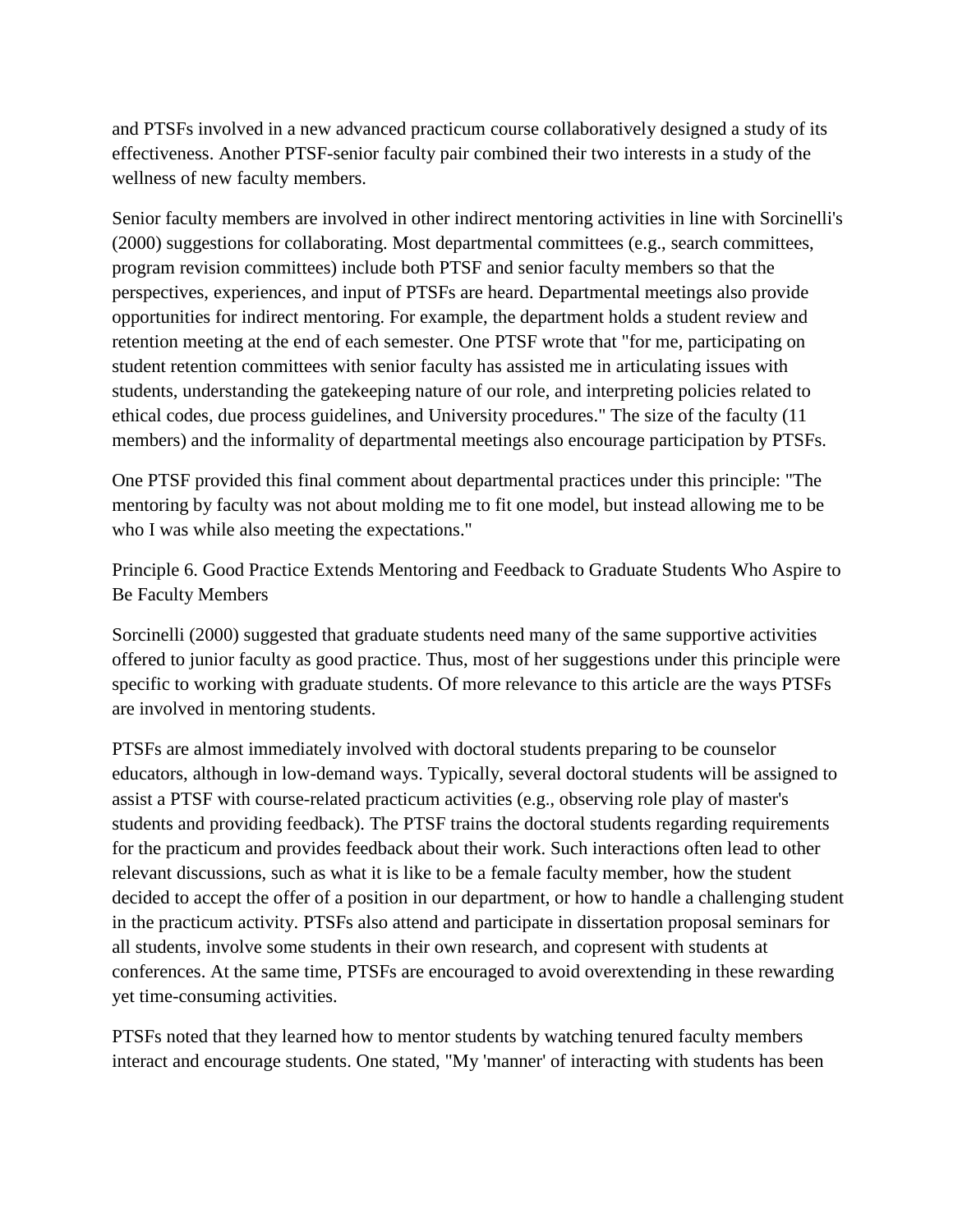largely shaped by simply observing senior faculty interact with students. And my style is still evolving!" Another PTSF reported, "I enjoy being forwarded emails or citations by senior faculty and have oftentimes found myself doing the same with students. In 'paying forward' the encouragement I have received, I emulate the model I've been provided."

Principle 7. Good Practice Recognizes the Department Chair as a Career Sponsor

Sorcinelli (2000) highlighted the critical role of the department chair in encouraging a collegial environment that supports and protects junior faculty members. As indicated previously, the chair is the central spoke of the mentoring wheel in the department through ongoing formal meetings (e.g., goals meetings) as well as oversight of all reappointment and P&T documents. The chair also purposefully initiates informal brief contacts at least weekly with PTSFs, and more frequently during the first year, to get a sense of the PTSFs' transition and needs.

Consultation with the chair is expected so that discussions of new opportunities and decisions can be considered in light of both short-term and long-term goals (e.g., Is this the best time to run for president of a national organization?). Consultation also is encouraged as protection for the PTSF, who may not be aware of the time commitment involved in a university committee, know which commitments "count" more, or be aware of the political nature of some alignments on campus.

PTSFs are encouraged to say, "I have to talk with my department chair first to see how this fits into my other responsibilities" before saying yes. It may be a flattering and exciting invitation- and it may be the wrong time. One PTSF wrote, "This was one of the greatest things. Several times when I was asked to be on a University committee, my department chair adamantly said 'no.'" Another stated, "I think this was essential for me. I always check out opportunities to get the chair's thoughts and insights. It was a relief to hear 'you don't need to do that right now' and that saved me a lot of stress."

PTFSs also are encouraged to share their accomplishments (e.g., manuscript accepted for publication) with the chair. Female faculty and faculty of color can be especially reluctant to "brag" to the chair. This reluctance is addressed directly in the Handbook for New Faculty Members, along with the following advice:

Keep the Chair informed of your activities and accomplishments.

Your needs. Your goals. Your concerns. The Chair is your guide and

also your advocate with the School and the University. The Chair

can only help, advise, and advocate for you if the Chair knows what

you are doing! (p. 13).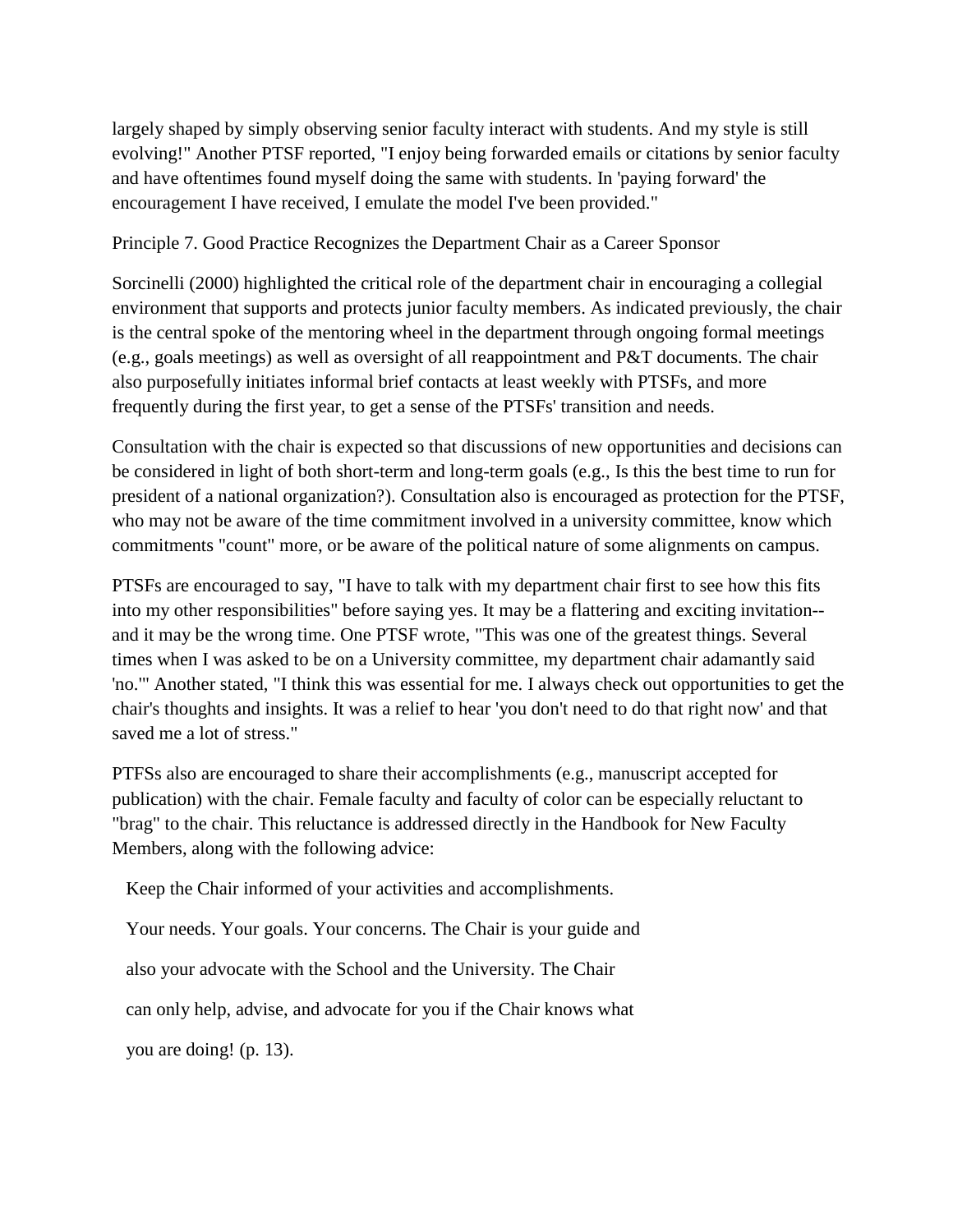#### Principle 8. Good Practice Supports Teaching, Particularly at the Undergraduate Level

The department does not have an undergraduate major, but several of Sorcinelli's (2000) suggestions do apply, such as access to previous course syllabi. In addition, to the extent possible, PTSFs are assigned courses that match their interests and/or speak to their strengths and avoid a teaching load that overruns time for research. One PTSF noted, "I had a good 'build up' in my teaching load in that I never had to do two new preps in the same semester." Structured programs and workshops regarding teaching are available on campus. Ongoing support and feedback from senior faculty about teaching has been described previously. In addition, PTSFs are encouraged to observe other faculty in the classroom or in supervision. At times, the chair may suggest a particular pairing based on the new faculty member's teaching goals (e.g., observe a more process-oriented teacher if the goal is to improve facilitation of group discussion).

PTSFs are made aware of several resources on campus that support teaching, including grant funds. Some have received funds to attend conferences relevant to their teaching assignments; several received funding for supplies to use in course and supervision activities.

#### Principle 9. Good Practice Supports Scholarly Development

Sorcinelli's (2000) good practice suggestions under this principle primarily involve resources (e.g., research assistants, travel funds, grant support offices) that are needed to develop one's scholarly agenda. Many involve offices beyond a department. The task, then, is to make sure PTSFs know about these opportunities and offices, including sources of additional funding. At the school level, PTSFs are eligible for a dean-supported small research grant and additional travel funds. Other opportunities for funding (e.g., special fund for international travel) are described in the Handbook for New Faculty Members, including support to obtain additional research training. PTSFs have been given priority by the department in years when resources were short, such as limited funding for research assistants and travel. One PTSF noted, "I think this support is essential, and it was certainly evident when I was junior rank." Given the minimal start-up funds that are offered, this priority continues to be important. In addition, during their 1st year, PTSFs are assisted in writing a proposal for the New Faculty Grants awarded by the research office on campus and are guided in their proposals for other internal grants in subsequent years. In line with Sorcinelli's (2000) suggestions, the department supports PTSFs' use of a range of research methods across a wide variety of research projects, including applied research and work with secondary data sets. Quality and impact are emphasized, rather than type of study (see Principle 1). Given the increasing emphasis on interdisciplinary work, the chair has connected PTSFs with on-campus researchers with similar interests, including health disparities and motivational interviewing projects in the School of Nursing with extensive external funding. Encouraging these connections is in line with a current emphasis on mentoring that allows proteges to establish broad and diverse networks that meet their varied and changing needs (Chandler & Kram, 2007;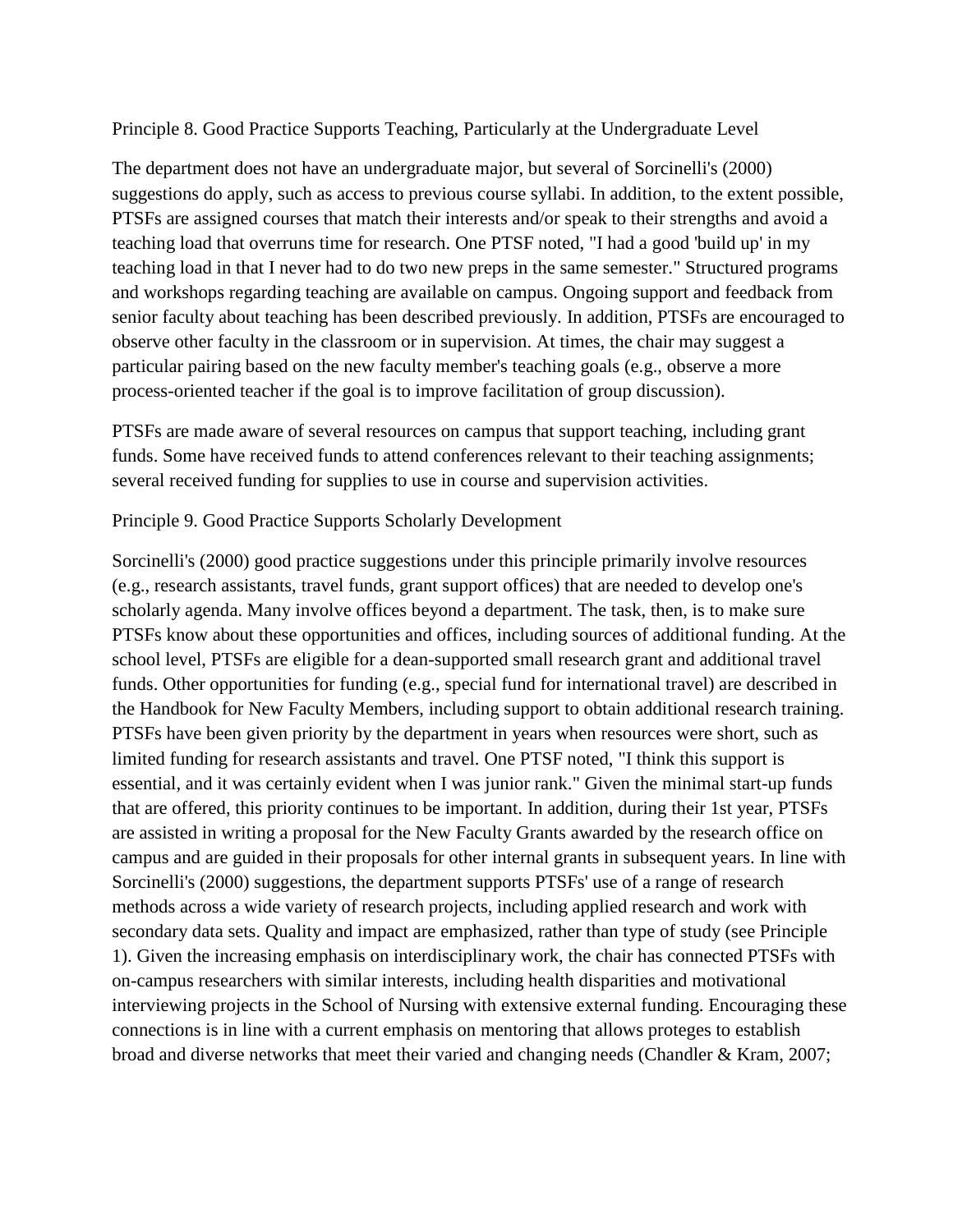Goodyear, 2006; Higgins & Kram, 2001).

Principle 10. Good Practice Fosters a Balance Between Professional and Personal Life

Junior faculty members need advice on managing their varied responsibilities (Sorcinelli, 2000), including encouragement (if not permission) to have a life outside work. In goals meetings and annual reviews, PTSFs receive suggestions for prioritizing their time among teaching, research, and service to provide time away from work. Although faculty members in the department are motivated for success and work hard, life outside of work is honored. It is expected that faculty members will make time to attend their children's activities, take care of ailing family members, and be involved in religious and civic activities of their choosing. The department strives to create a culture of healthy balance. There certainly are ongoing conversations about "how much more can we take on," and various times of the semester can be more than hectic, but faculty members are not asked to do more than they believe they can do. Instead, the focus is on a synergy of effort, so that the teaching, research, and service activities complement and develop one another.

Summers, in particular, are viewed as guarded time for regeneration, planning, reflection, focused scholarly work, and quantity and quality time with family and friends. Faculty members are not expected to teach, although some choose to do so. Some have responsibilities that spill over into the summer (e.g., internship, admissions), and work with doctoral students does not stop. By departmental policy, however, dissertation proposal meetings and comprehensive exams are not scheduled during the summer months.

An additional cultural element of the department is that the chair works to protect faculty from unnecessary bureaucratic responsibilities by taking on some committee work and report writing that could be passed along to faculty. Finally, PTSFs are not expected to have an open door policy with respect to advising. Rather, they are asked to accommodate students' need for time in a reasonable fashion, but to protect their own time for research, quality teaching, and carefully selected service.

## Discussion

In this article, we have described one counselor education program's approach to mentoring PTSFs, based on the 10 principles of good practice outlined by Sorcinelli (2000). We are aware that our approach may not be a perfect match for other programs, which necessarily will differ in size, culture, personality, and the larger university context of expectations, as Sorcinelli noted that "good practices are campus- and content-specific" (p. 28). In addition, not all senior faculty members want to mentor and not all are good mentors (Johnson, 2002), so that our "everyone participates" approach should not be imposed where it would not fit.

Indeed, the approach described here is not perfect, and clearly some aspects worked better for some PTSFs than for others (e.g., see responses to narrative feedback under Principle 2). Several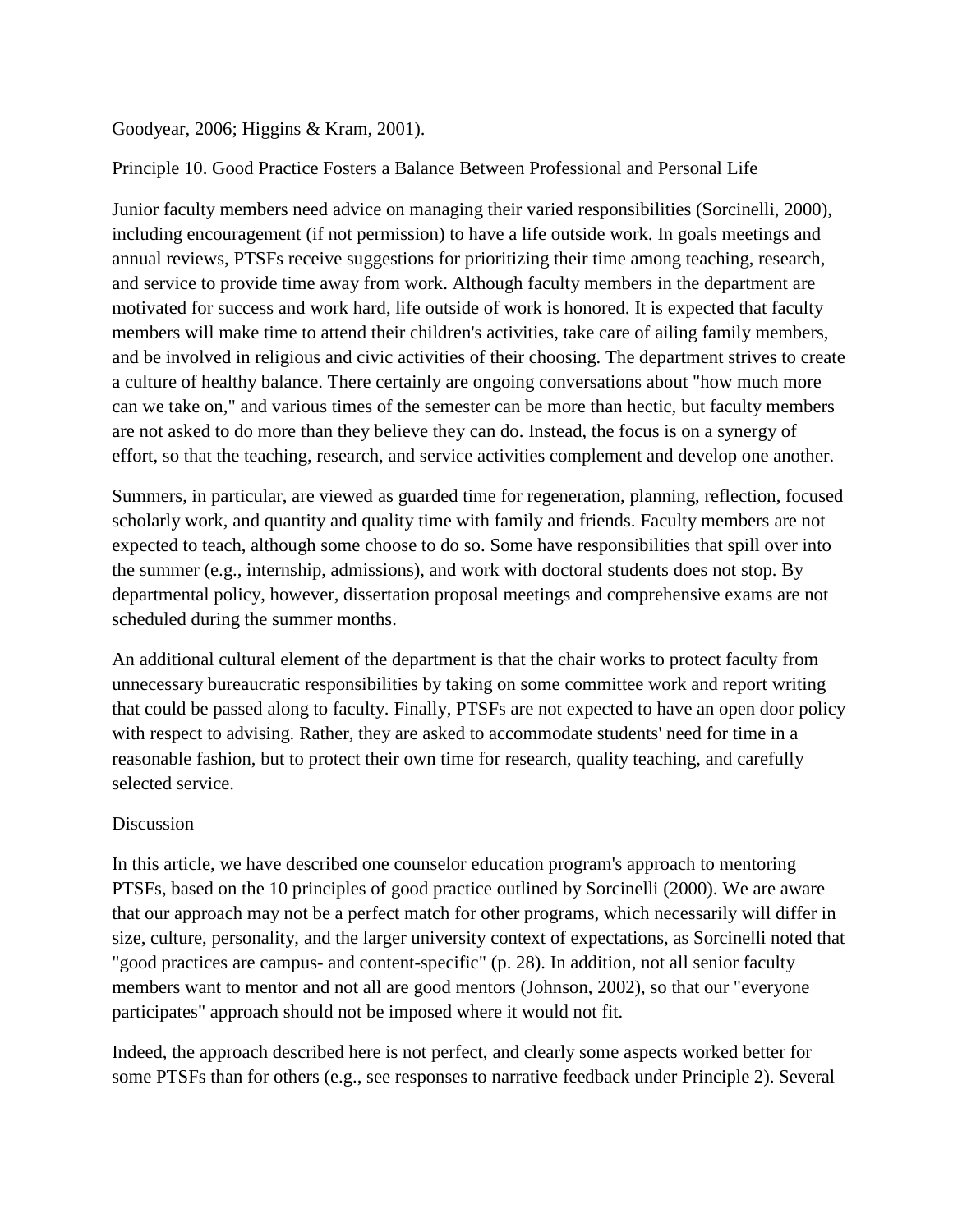PTSFs noted times when they had difficulty saying no to a mentoring opportunity offered by senior faculty members. Since multiple faculty members may approach them at the same time, PTSFs can be overwhelmed, so that the directive to "consult the chair" is relevant to opportunities both within and outside the department. Similar limitations have been identified by others (e.g., Chandler & Kram, 2007; de Janasz & Sullivan, 2004; Higgins, 2000; Olmstead, 1993), who noted that managing multiple mentors may be confusing, conflicting, and draining.

We also are aware that the more informal aspects of the approach may seem somewhat nebulous to some readers. Such an informal, fluid, and individualized approach has its drawbacks for readers interested in designing a similar approach. As one PTSF stated, "Even though we like the informal nature of mentoring here, its lack of structure makes it difficult for others to replicate. Is there some way to 'formalize the informal?'" Similarly, Mullen and Forbes (2000) noted that it is difficult to "'write into the rules' a mentoring process that responds to the personal needs of individuals" (p. 44).

In addition, the success of more informal approaches is dependent on both senior and junior faculty taking the initiative to explore potential collaborations, and several PTSFs noted that new faculty members need to be willing to reach out, ask questions, and discuss concerns. Similarly, Chandler and Kram (2007) emphasized the "very active role" that individuals need to take "in shaping their own development" (p. 259). One PTSF said,

 We are mentored in all areas, but really the majority of the time we are mentoted if we ask for help. I am not sure that someone who was not willing to ask for mentoring informally would receive the same benefits that I did.

## Peer Mentoring

In seeking to meet the needs of new faculty members, it is easy to overlook the ways they can help each other (Chandler & Kram, 2007; de Janasz & Sullivan, 2004). Indeed, all the PTSFs have collaborated with at least one other PTSF on at least one project, combining their complementary strengths in conducting research, writing articles, and developing grant proposals. Some years ago, Boice (1992) found that junior faculty members were successful at mentoring other junior faculty. Higgins (2000) found that peer mentors were significantly related to work satisfaction of early career lawyers in large corporate law firms, an organizational structure she likened to universities. In particular, she reported that higher amounts of work satisfaction were most significantly related to receiving high amounts of psychosocial mentoring and support (see Kram, 1985) from one person, not necessarily a more senior person. Higgins noted that "peers may provide help such as information and friendship that enable an individual to feel competent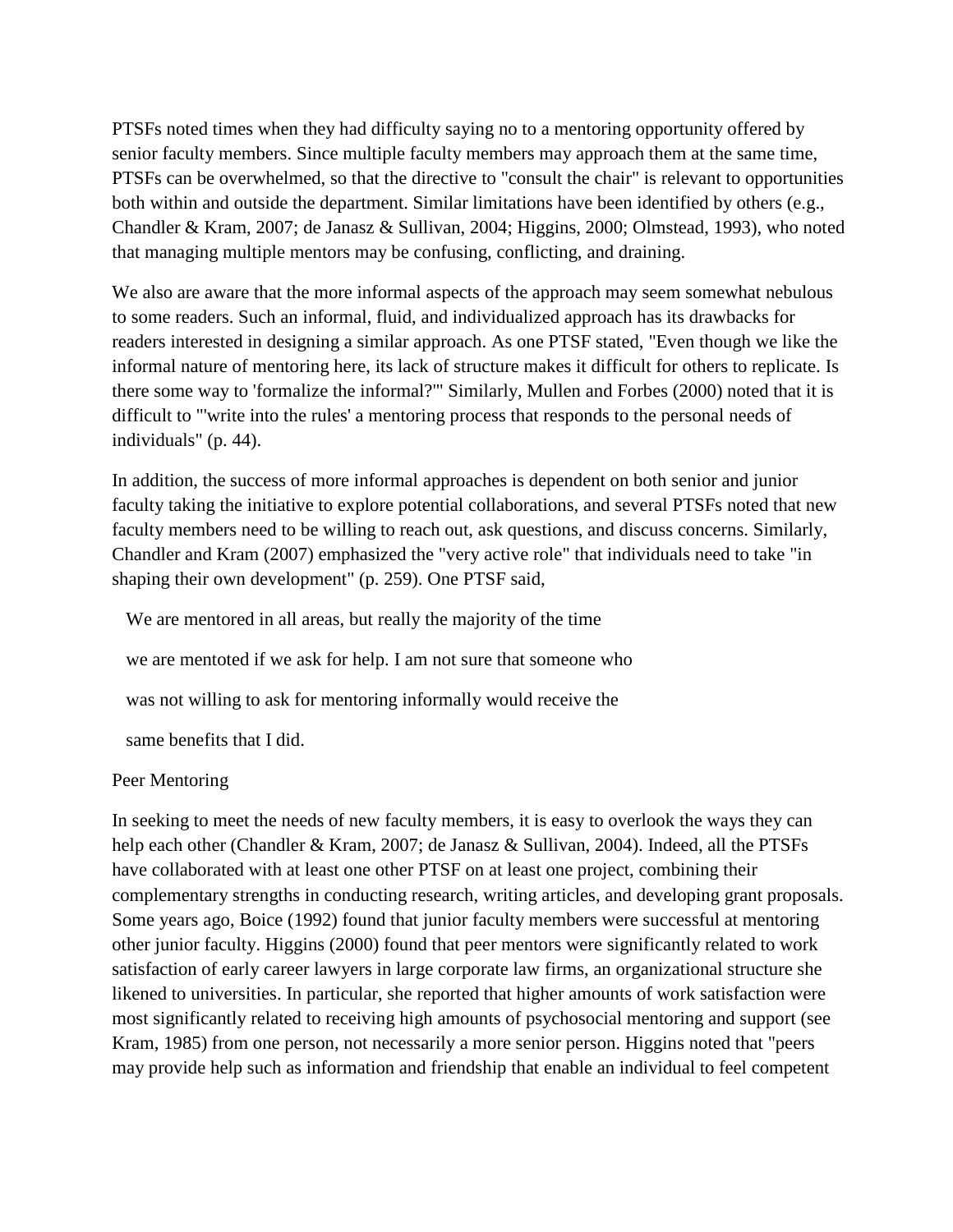and confident in his or her role in an organization" (p. 280). Indeed, the experience of one PTSF, who was the only assistant professor in the department for several years, clearly was different from those who arrived at the department at the same time or joined an existing group of PTSFs. Senior faculty members simply could not provide the same type of psychosocial support for the "loner" that subsequent hires provided for him and each other. One PTSF expanded on this concept by coestablishing a national interest network for new faculty members in counselor education, which has been highly successful. Despite the positive aspects of peer mentoring, however, career mentoring functions (Kram, 1985) are best supported by more senior faculty members who understand the written and unwritten rules of the departmental and university culture.

#### Benefits of Mentoring

In line with the findings in the literature (e.g., Boice, 1992; de Janasz & Sullivan, 2004; Johnson, 2002), senior faculty members in the department have noted benefits from mentoring experiences. Although time-consuming, mentoring PTSFs clearly speaks to many aspects of generativity for more senior faculty members as well as enhanced energy and productivity through collaborations (Johnson, 2002). PTSFs' professional accomplishments reflect well on the department and their mentors (Johnson, 2002). PTSFs also have brought new perspectives and insights to curriculum development and revisions. Over time, PTSFs have begun to return the favor, initiating collaborative research, writing, and service projects based on mutual interests. PTSFs have had the most successful record of grant funding in the department in recent years, enhancing the oncampus status of the program as well as funding students. In short, their needs for mentoring have evolved to new challenges (e.g., directing dissertation studies), and their abilities to provide mentoring for others have become evident.

Mentoring approaches such as the one outlined here inherently present obstacles for those seeking to evaluate their success and research their impact (e.g., de Janasz & Sullivan, 2004). How does one determine which mentor made what contribution to which mentee outcome? To date, we have not attempted to collect systematic outcome data regarding our approach. At this point, we offer only our PTSF statements, as summarized in this article, and our record: To date, every PTSF who has applied for promotion (clinical) or promotion with tenure to the associate level has received a unanimous vote of approval at the School of Education level. More research is needed to understand what makes our approach work and how it could be improved, in general and for specific individuals, as well as provide guidelines for other counselor education programs that seek to foster a "developmental culture" (Chandler & Kram, 2007) that enhances mentoring of their PTSFs. Nevertheless, we believe many of our practices are well grounded in current research on mentoring, as reported throughout this article, and reflect recommendations recently highlighted in the final phase of Magnuson's (Magnuson, Norem, & Lonneman-Doroff, 2009) 6 year longitudinal study of new counselor educators.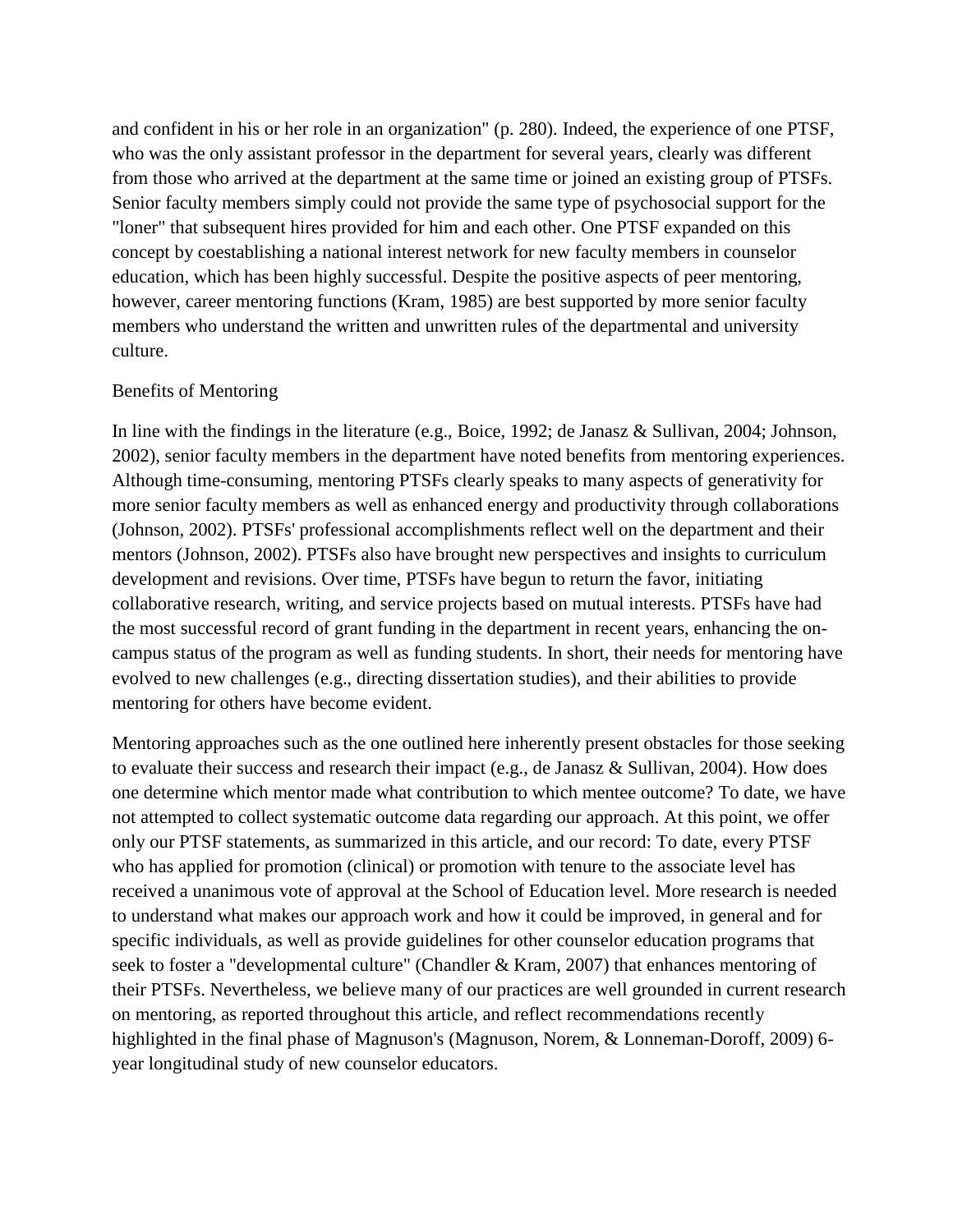Given that many junior faculty in counselor education programs lack the mentoring they need (e.g., Bradley & Holcomb-McCoy, 2004; N. R. Hill et al., 2005), a broader conversation about establishing effective mentoring programs could be initiated within the Association for Counselor Education and Supervision (ACES). The recently completed ACES guidelines for research mentoring (Wester et al., 2009) is a vital first step, but these guidelines do not address many of the functions of career and psychosocial mentoring outlined by Kram (1985). Systematic professional development for ACES members who want to enhance their mentoring abilities may be needed.

Our goal has been to provide some tangible examples of mentoring activities, formal and informal, that may benefit other programs. For readers who wish to develop or revitalize mentoring within their departments, we encourage the following:

1. Have frequent conversations among senior faculty members regarding how they might best be involved in the mentoring of PTSFs.

- 2. Develop a clear and concrete departmental plan for mentoring PTSFs.
- 3. Implement a structure for providing developmentally appropriate feedback to PTSFs.
- 4. Be flexible in terms of how mentoring is conducted with individual PPSFs.
- 5. Emphasize open communication.

#### **Conclusion**

The purposes and goals of the current mentoring approach might best be summarized by Olmstead (1993), as she reflected on her experiences as an assistant professor of physics at two different universities:

From the point of view of an assistant professor: tell us what we

are supposed to do, give us enough information and resources to get

the job done, tell us how we are doing in time to fix any problems,

and do a reasonable job as a "blocker" so we can make it across the

finish line without getting too badly hurt along the way. The

rewards will include both a valued colleague and an improved

reputation for your department. (p. 1)

Olmstead's (1993) words also make clear some of the payoffs for investing time, energy, and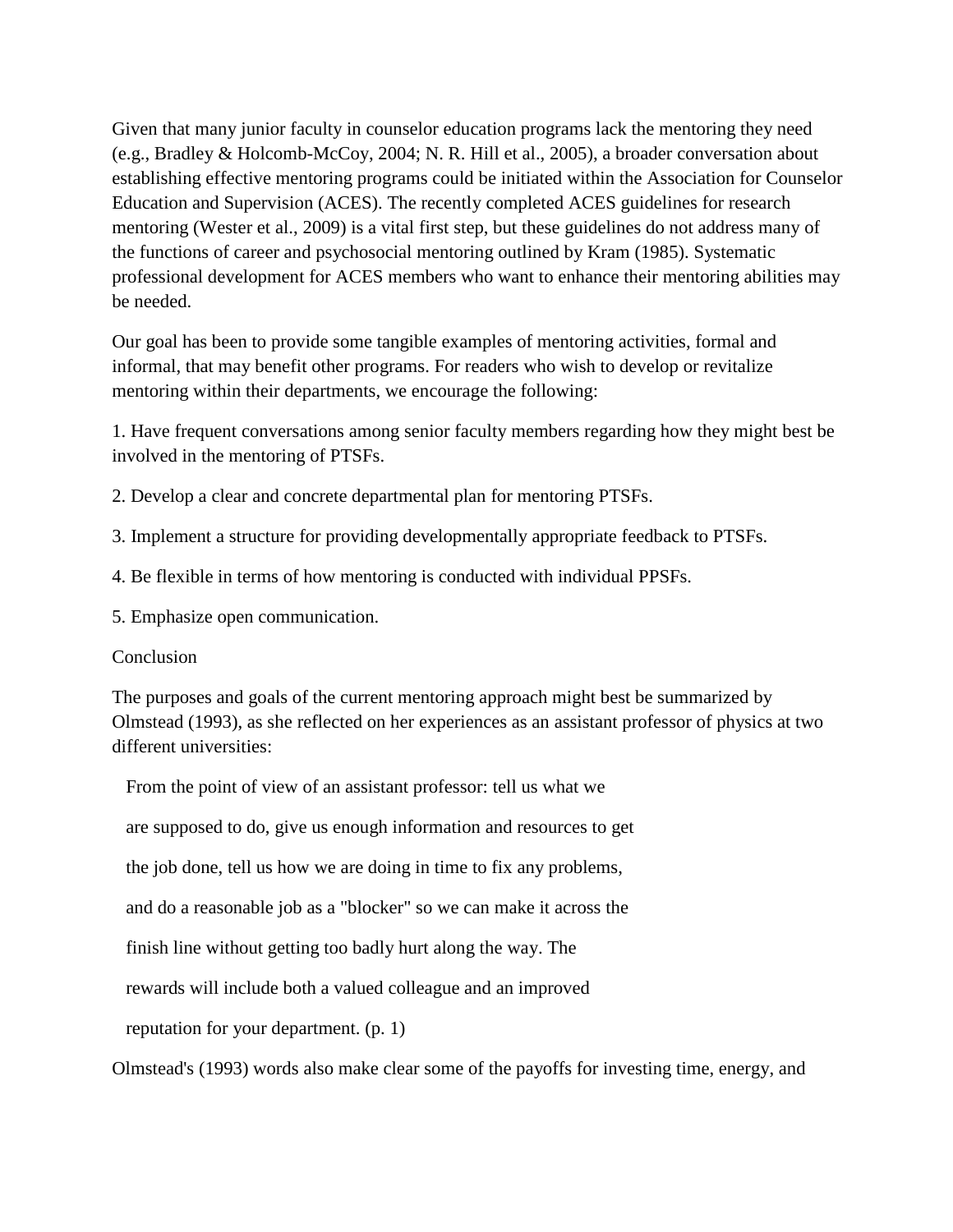resources in PTSFs. In addition, PTSFs who experience good mentoring likely will become good mentors of graduate students as well as future junior colleagues. Indeed, with the promotions of several PTSFs, "mentoring of mentoring" has become a more deliberate focus in interactions between them and more senior faculty members. In this way, we hope our tradition of mentoring will continue for many more generations of PTSFs.

### **References**

Boice, R. (1992). The new faculty member: Supporting and .fostering professional development. San Francisco, CA: Jossey-Bass.

Bradley, C., & Holcomb-McCoy, C. (2004). African American counselor educators: Their experiences, challenges, and recommendations. Counselor Education and Supervision, 43, 258- 273.

Briggs, C. A., & Pehrsson, D.-E. (2008). Research mentorship in counselor education. Counselor Education and Supervision, 48, 101-113.

Brown, R. T., Daly, B. P., & Leong, F. T. L. (2009). Mentoring in research: A developmental approach. Professional Psychology: Research and Practice, 40, 306-313.

Chandler, D. E., & Kram, K. E. (2007). Mentoring and developmental networks in the new career context. In H. P. Gunz & M. A. Peiperl (Eds.), Handbook of career studies (pp. 241-267). Thousand Oaks, CA: Sage.

de Janasz, S. C., & Sullivan, S. E. (2004). Multiple mentoring in academe: Developing the professional network. Journal of Vocational Behavior, 64, 263-283.

Essic, E. J. (1999). The multiple mentor model: Getting the mentors you need. An investigation of the effects of a skills-based program for women on perceptions of mentor relationships and selfefficacy (Unpublished doctoral dissertation). The University of North Carolina at Greensboro.

Evans, G. L., & Cokley, K. O. (2008). African American women and the academy: Using career mentoring to increase research productivity. Training and Education in Professional Psychology, 2, 50-57.

Goodyear, M. (2006). Mentoring: A learning collaboration. EDUCAUSE Quarterly, 29, 51-53.

Higgins, M. C. (2000). The more, the merrier? Multiple developmental relationships and work satisfaction. Journal of Management Development, 19, 277-296.

Higgins, M. C., & Kram, K. E. (2001). Reconceptualizing mentoring at work: A developmental network perspective. Academy of Management Review, 26, 264-288.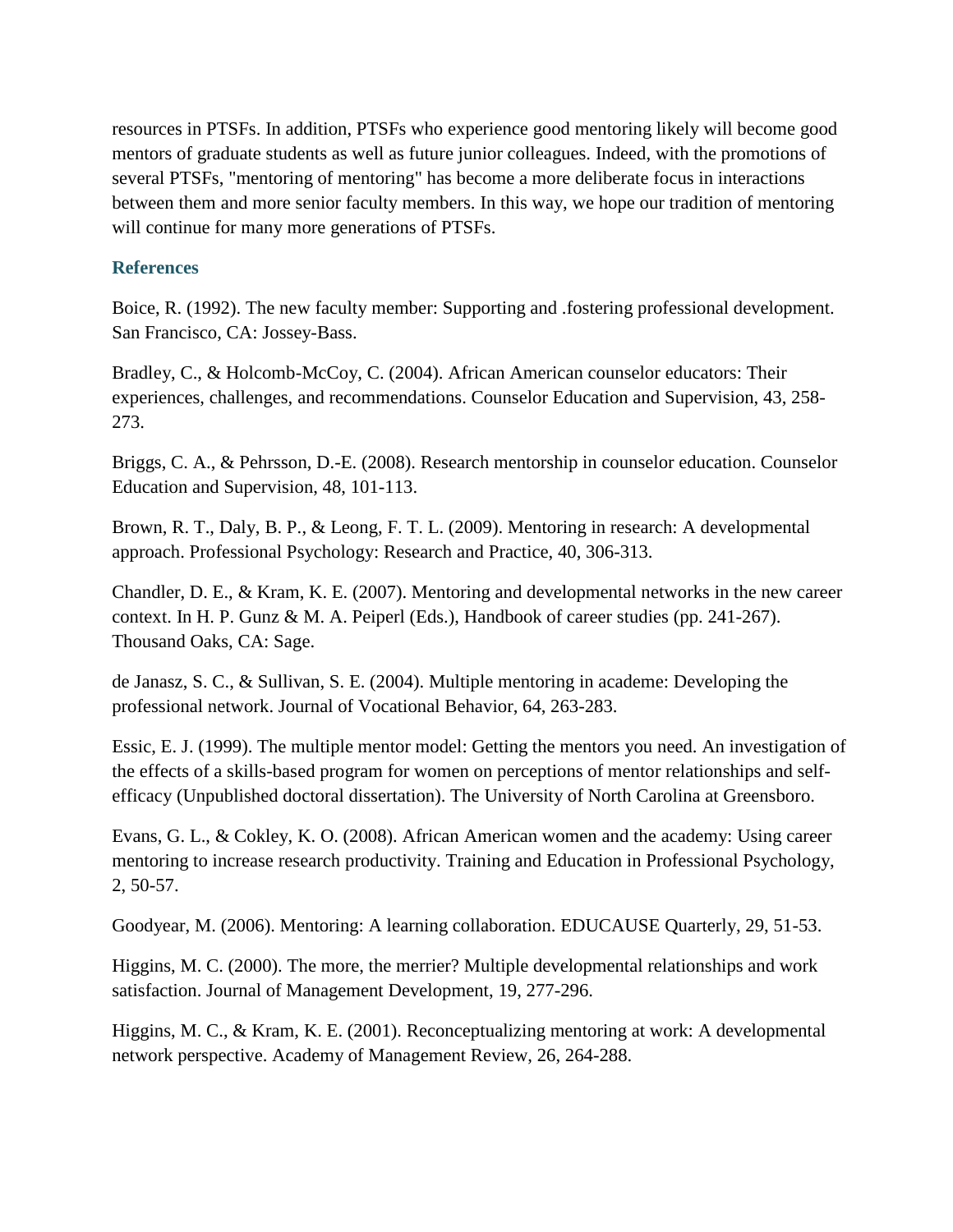Hill, N. R. (2004). The challenges experienced by pretenured faculty members in counselor education: A wellness perspective. Counselor Education and Supervision, 44, 135-146.

Hill, N. R., Leinbaugh, T., Bradley, C., & Hazier, R. (2005). Female counselor educators: Encouraging and discouraging factors in academia. Journal of Counseling and Development, 83, 374-380.

Hill, S. E. K., Bahniuk, M. H., & Dobos, J. (1989). The impact of mentoring and collegial support on faculty success: An analysis of support behavior, information adequacy, and communication apprehension. Communication Education, 38, 15-32.

Johnson, W. B. (2002). The intentional mentor: Strategies and guidelines for the practice of mentoring. Professional Psychology: Research and Practice, 33, 88-96.

Kram, K. E. (1985). Mentoring at work: Developmental relationships in organizational life. Glenview. IL: Scott, Foresman.

Kram. K. E., & Higgins, M. C. (2008, September 22). A new approach to mentoring. Wall Street Journal. Retrieved from http://online.wsj.colm/public/article/SB122160063875344843.html

Lucas, C. J., & Murry, J. W., Jr. (2002). New faculty: A practical guide for academic beginners. New York, NY: Palgrave.

Magnuson, S. (2002). New assistant professors of counselor education: Their 1st year. Counselor Education and Supervision, 41, 306-320.

Magnuson, S., Black, L. L., & Lahman, M. K. E. (2006). The 2000 cohort of new assistant professors of counselor education: Year 3. Counselor Education and Supervision, 45, 162-179.

Magnuson, S., Norem, K., & Lonneman-Doroff, T. (2009). The 2000 cohort of new assistant professors of counselor education: Reflecting at the culmination of six years. Counselor Education and Supervision, 49, 54-71.

Magnuson, S., Shaw, H., Tubin, B., & Norem, K. (2004). Assistant professors of counselor education: First and second year experiences. Journal of Professional Counseling: Practice, Theory, and Research, 32, 3-18.

Mullen, C. A., & Forbes, S. A. (2000). Untenured faculty: Issues of transition, adjustment and mentorship. Mentoring and Tutoring, 8, 31-46.

Mullen, C. A., & Hutinger, J. L. (2008). At the tipping point: Role of formal faculty mentoring in changing university research cultures. Journal of In-service Education. 34, 181-204.

Olmstead, M. A. (1993, August). Mentoring new faculty: Advice to department chairs. CSWP